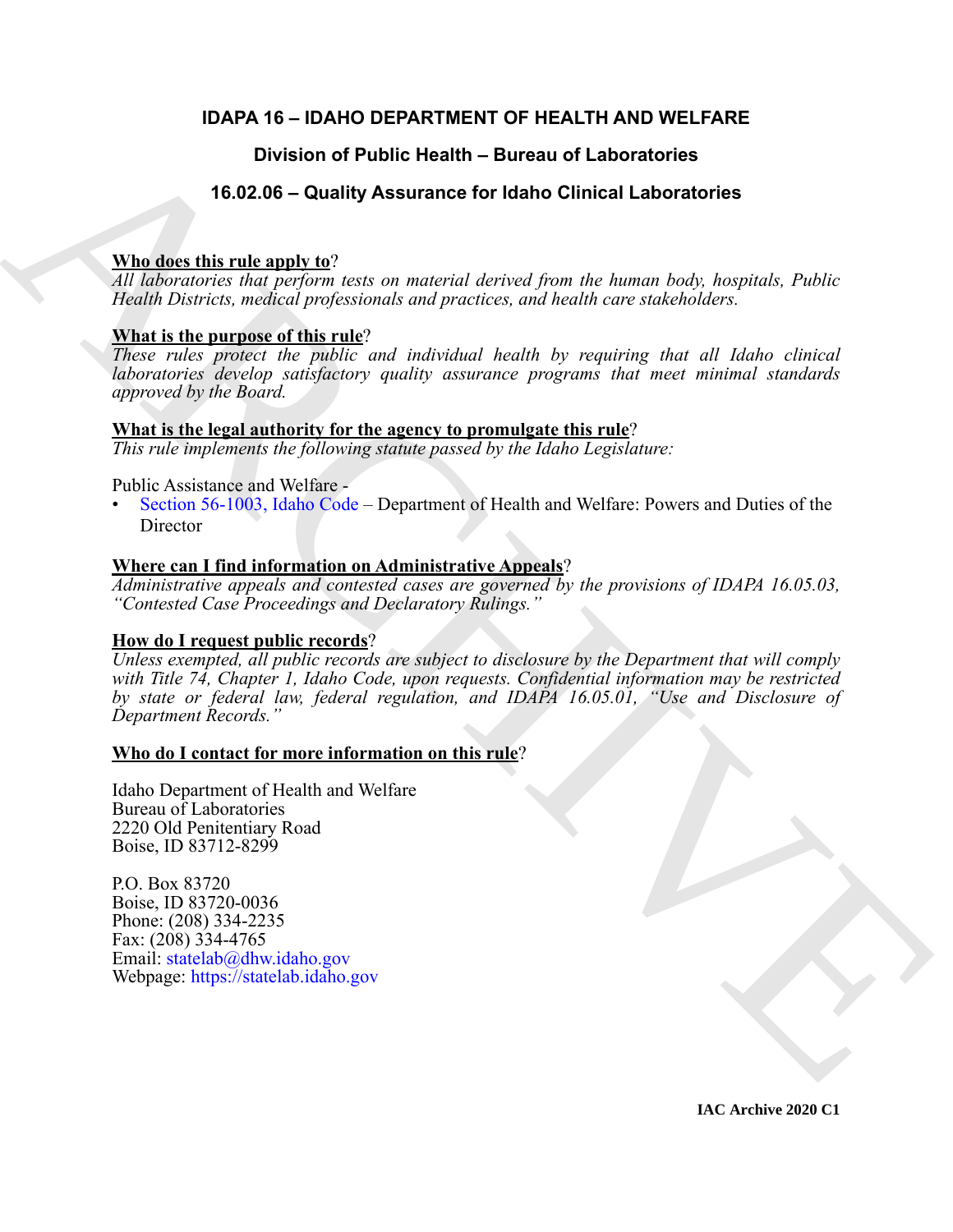# **Table of Contents**

# 16.02.06 - Quality Assurance for Idaho Clinical Laboratories

|  | 210. Quality Control Program Requirements For Clinical Laboratories.  5 |  |
|--|-------------------------------------------------------------------------|--|
|  |                                                                         |  |
|  |                                                                         |  |
|  |                                                                         |  |
|  | 230. Department Revocation Of Approval. Manuscription and St. 6         |  |
|  |                                                                         |  |
|  |                                                                         |  |
|  |                                                                         |  |
|  |                                                                         |  |
|  |                                                                         |  |
|  |                                                                         |  |
|  |                                                                         |  |
|  | 300. Penalty For Failure To Register Or Operation Of                    |  |
|  |                                                                         |  |
|  |                                                                         |  |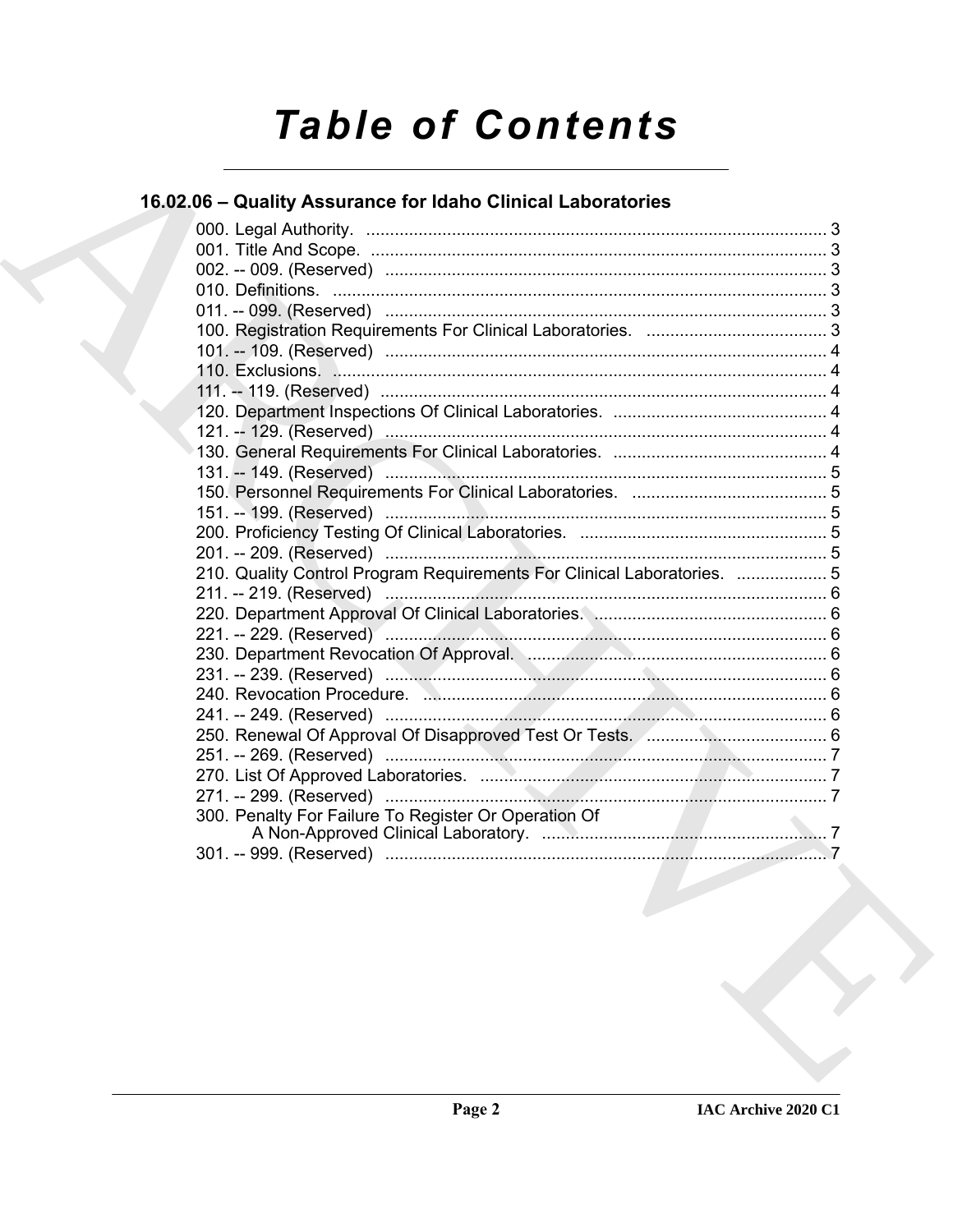#### <span id="page-2-17"></span>**16.02.06 – QUALITY ASSURANCE FOR IDAHO CLINICAL LABORATORIES**

#### <span id="page-2-1"></span><span id="page-2-0"></span>**000. LEGAL AUTHORITY.**

Under Section 56-1003, Idaho Code, the Idaho Legislature has delegated to the Board of Health and Welfare the authority to set standards for laboratories in the state of Idaho. (4-7-11)

#### <span id="page-2-2"></span>**001. TITLE AND SCOPE.**

<span id="page-2-20"></span>**01. Title**. These rules are titled IDAPA 16.02.06, "Quality Assurance for Idaho Clinical Laboratories."  $(4 - 7 - 11)$ 

**02. Scope**. These rules protect the public and individual health by requiring that all Idaho clinical laboratories develop satisfactory quality assurance programs that meet minimal standards approved by the Board.  $(4 - 7 - 11)$ 

<span id="page-2-3"></span>**002. -- 009. (RESERVED)**

#### <span id="page-2-4"></span>**010. DEFINITIONS.**

For the purposes of these rules, the following terms apply: (4-7-11) (4-7-11)

- <span id="page-2-8"></span><span id="page-2-7"></span>**01. Board**. The Idaho Board of Health and Welfare. (4-7-11)
- <span id="page-2-9"></span>**02. Department**. The Idaho Department of Health and Welfare. (4-7-11)
- <span id="page-2-12"></span><span id="page-2-10"></span>**03. Director**. The Director of the Idaho Department of Health and Welfare, or their designee.

(3-20-20)

Land, Scalar Schutz (d. 2003)<br>
ARCHIVE DESCRIPTION (a) the base of Make.<br>
THE ARCHIVE DESCRIPTION (a) the state of Make.<br>
10. THE These relations the points and anti-hold Archive present be held that climbed Laborations.<br> **04. Laboratory or Clinical Laboratory**. A facility for the biological, microbiological, serological, chemical, immunohematological, hematological, biophysical, cytological, pathological, or other examinations of material derived from the human body for the purpose of providing information for the diagnosis, prevention, or treatment of any disease, or the impairment or assessment of human health. (4-7-11) treatment of any disease, or the impairment or assessment of human health.

<span id="page-2-13"></span><span id="page-2-11"></span>**05. Laboratory Director**. The person under whose supervision the laboratory is operating. (4-7-11)

**06. Pathologist**. A physician who is: (4-7-11)

**a.** Licensed by the Idaho State Board of Medicine in accordance with IDAPA 24.33.01, "Rules of the Board of Medicine for the Licensure to Practice Medicine and Surgery and Osteopathic Medicine and Surgery in Idaho"; and (4-7-11) Idaho"; and

<span id="page-2-15"></span><span id="page-2-14"></span>**b.** Board certified by the American Board of Anatomic and Clinical Pathology. (4-7-11)

**07. Proficiency Testing**. Evaluation of a laboratory's ability to perform laboratory procedures within acceptable limits of accuracy through analysis of unknown specimens distributed at periodic intervals. (4-7-11)

**08. Quality Control**. A day-to-day analysis of reference materials to ensure reproducibility and accuracy of laboratory results, and also includes an acceptable system to assure proper functioning of instruments, equipment and reagents. (4-7-11)

<span id="page-2-16"></span>**09. Reviewer**. An employee or other designated representative of the Department's Idaho Bureau of Laboratories, who is knowledgeable and experienced in clinical laboratory methods and procedures. (4-7-11)

#### <span id="page-2-5"></span>**011. -- 099. (RESERVED)**

#### <span id="page-2-6"></span>**100. REGISTRATION REQUIREMENTS FOR CLINICAL LABORATORIES.**

#### <span id="page-2-19"></span><span id="page-2-18"></span>**01. Registration Timeframes**. (4-7-11)

**a.** Every person responsible for the operation of a laboratory that performs tests on material derived from the human body must register such facility with the Department within thirty (30) days after first accepting specimens for testing.  $(4-7-11)$ 

**b.** Existing laboratories must submit a completed laboratory registration form every two (2) years and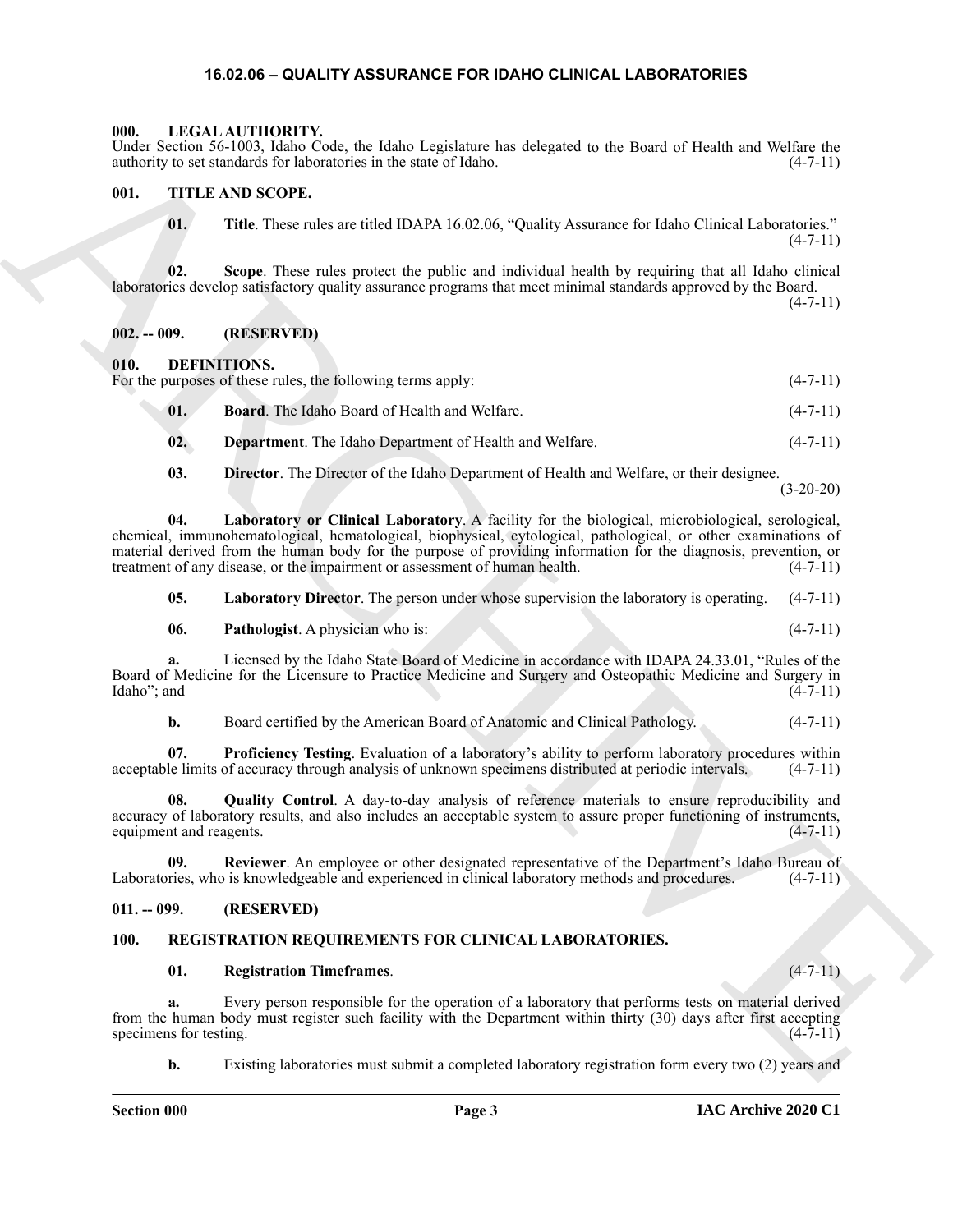indicate any changes in laboratory operations. (4-7-11)

**Equivariant of Nearlth and Wolfing Algorithm. Country Assuments for fishion Equivariant** into the properties in the set of the set of the set of the set of the set of the set of the set of the set of the set of the set **02. Registration Form**. Each laboratory must submit its registration information on the Departmentapproved form. These forms are available upon request from the Department. Each completed registration form must include the following information: (4-7-11)

<span id="page-3-11"></span>**a.** Name and location of the laboratory; (4-7-11)

**b.** Name of the laboratory director; (4-7-11)

**c.** Types of laboratory tests performed in the laboratory; and  $(4-7-11)$ 

**d.** Other information requested by the Department that it deems necessary to evaluate the performance of the laboratory.  $(4-7-11)$ 

#### <span id="page-3-0"></span>**101. -- 109. (RESERVED)**

#### <span id="page-3-9"></span><span id="page-3-7"></span><span id="page-3-1"></span>**110. EXCLUSIONS.**

**01. Other Certifying Agencies**. Laboratories will be excluded from compliance with these rules (except Sections 100 and 200) upon submission of evidence of certification from one (1) of the following agencies:  $(4 - 7 - 11)$ 

|                                                                                   |  |  |  |  | Centers for Medicare and Medicaid Services (CMS), Clinical Laboratory Improvement |
|-----------------------------------------------------------------------------------|--|--|--|--|-----------------------------------------------------------------------------------|
| Amendment (CLIA) certification program (http://www.cms.gov/CLIA/01 Overview.asp); |  |  |  |  | $(4-7-11)$                                                                        |

**b.** College of American Pathologists; (4-7-11)

**c.** Agencies approved by CMS as accreditation organizations. To review the current list of CMSapproved accreditation organizations go to, https://www.cms.gov/Regulations-and-Guidance/Legislation/CLIA/<br>Downloads/AOList.pdf; (4-7-11) Downloads/AOList.pdf;

| Laboratories located in hospitals approved by the Joint Commission (http:// |  |  |  |  |                |
|-----------------------------------------------------------------------------|--|--|--|--|----------------|
| www.jointcommission.org/); and                                              |  |  |  |  | $(4 - 7 - 11)$ |

<span id="page-3-8"></span>**e.** Other certification programs approved by the Department. (4-7-11)

**02. Facilities and Laboratories**. The following laboratories and facilities are also excluded from compliance with this chapter: (4-7-11) (4-7-11)

**a.** Laboratories operated for teaching or research purposes only, provided tests results are not used for diagnosis or treatment; (4-7-11)

- **b.** Prosthetic dental laboratories; and (4-7-11)
- <span id="page-3-6"></span>**c.** Facilities performing skin testing solely for detection of allergies and sensitivities. (4-7-11)

#### <span id="page-3-2"></span>**111. -- 119. (RESERVED)**

#### <span id="page-3-3"></span>**120. DEPARTMENT INSPECTIONS OF CLINICAL LABORATORIES.**

A qualified representative of the Department is authorized to inspect the premises and operations of all approved laboratories for the purpose of determining the adequacy of the quality control program and supervision of each laboratory. (4-7-11)

#### <span id="page-3-4"></span>**121. -- 129. (RESERVED)**

#### <span id="page-3-10"></span><span id="page-3-5"></span>**130. GENERAL REQUIREMENTS FOR CLINICAL LABORATORIES.**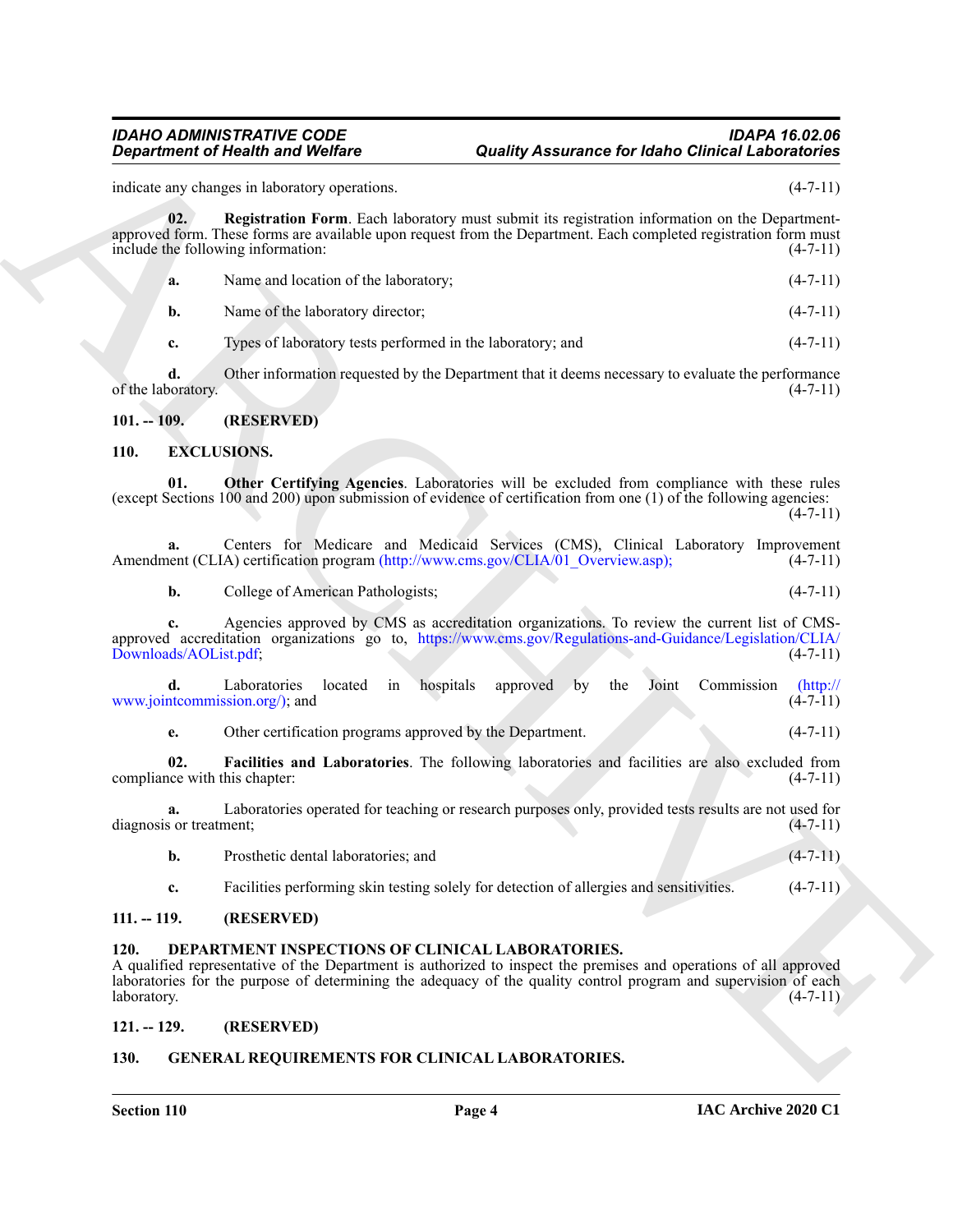**01. Laboratory Facilities**. Each laboratory must have adequate space, equipment, and supplies to perform the services offered, with accuracy, precision, and safety. (4-7-11)

#### <span id="page-4-7"></span><span id="page-4-6"></span>**02. Records**. (4-7-11)

**a.** Laboratory records must identify the person responsible for performing the procedure.  $(4-7-11)$ 

**b.** Each laboratory must maintain a suitable record of each test result for a period of at least two (2) years. Reports of tests must be filed in a manner that permits ready identification and accessibility. (4-7-11)

Laboratory records and reports must identify specimens referred to other laboratories and must nce laboratory testing such referred specimens. (4-7-11) identify the reference laboratory testing such referred specimens.

#### <span id="page-4-0"></span>**131. -- 149. (RESERVED)**

#### <span id="page-4-8"></span><span id="page-4-1"></span>**150. PERSONNEL REQUIREMENTS FOR CLINICAL LABORATORIES.**

<span id="page-4-9"></span>The laboratory director must ensure that the staff of the laboratory: (4-7-11)

**01. Appropriate Education, Experience, and Training**. Have appropriate education, experience, and training to perform and report laboratory tests promptly and proficiently; (4-7-11)

<span id="page-4-12"></span>**02. Sufficient in Number for the Scope and Complexity**. Are sufficient in number for the scope and complexity of the services provided; (4-7-11)

<span id="page-4-10"></span>**03. In-service Training**. Receive in-service training appropriate to the type and complexity of the laboratory services offered; and (4-7-11) (4-7-11)

<span id="page-4-11"></span>**04. Procedures and Tests that are Outside the Scope of Training**. Do not perform procedures and tests that are outside the scope of training of the laboratory personnel. (4-7-11)

#### <span id="page-4-2"></span>**151. -- 199. (RESERVED)**

#### <span id="page-4-13"></span><span id="page-4-3"></span>**200. PROFICIENCY TESTING OF CLINICAL LABORATORIES.**

<span id="page-4-15"></span><span id="page-4-14"></span>**01.** Scope. All laboratories must subscribe to, and satisfactorily participate in, a proficiency testing that has been approved by the Department. (4-7-11) program that has been approved by the Department.

*Given the term is a statistically decision***t control and the set of the set of the set of the set of the set of the set of the set of the set of the set of the set of the set of the set of the set of the set of the set** Results to the Bureau of Laboratories. The laboratory director must furnish the Laboratory Improvement Section with copies of all proficiency testing results within thirty (30) days of receipt or make provisions for a duplicate of the results to be sent by the testing service directly to the Department. (4-7-11)

#### <span id="page-4-4"></span>**201. -- 209. (RESERVED)**

#### <span id="page-4-16"></span><span id="page-4-5"></span>**210. QUALITY CONTROL PROGRAM REQUIREMENTS FOR CLINICAL LABORATORIES.**

**01. Establishment of Quality Control Program**. To ensure reliability of day-to-day results, each laboratory must establish a quality control program compatible with regional and statewide practices. (4-7-11)

<span id="page-4-18"></span><span id="page-4-17"></span>**02. Program Scope**. An acceptable quality control program must include the following:  $(4-7-11)$ 

**a.** An effective preventive maintenance program that ensures proper functioning of all instruments and equipment; (4-7-11)

- **b.** Routine testing of quality control materials along with patient specimens; (4-7-11)
- **c.** Quality control checks on reagents and media utilized in the performance of tests;  $(4-7-11)$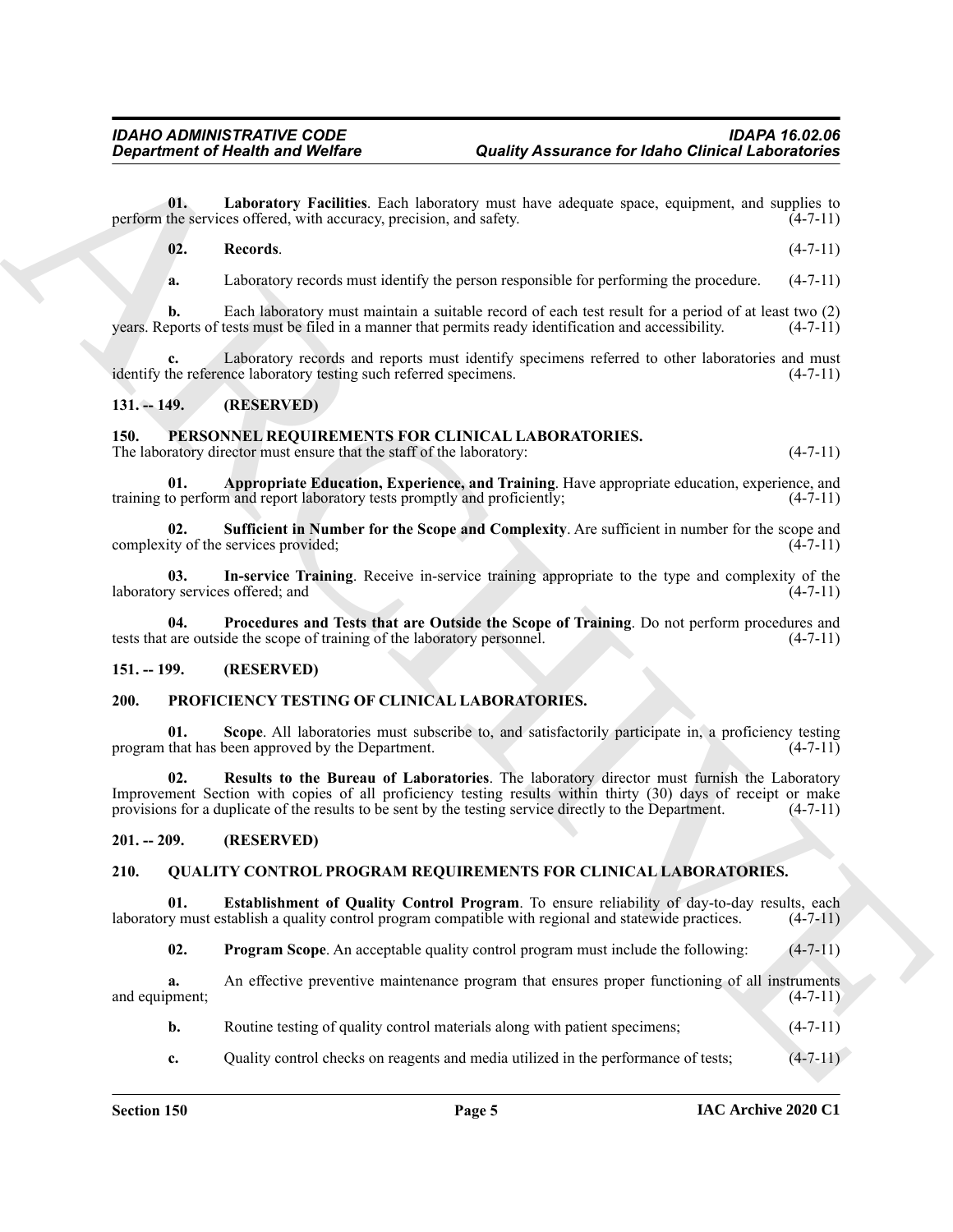**d.** Maintenance of quality control records that will enable determination of reliability of all procedures performed. (4-7-11)

#### <span id="page-5-0"></span>**211. -- 219. (RESERVED)**

#### <span id="page-5-8"></span><span id="page-5-1"></span>**220. DEPARTMENT APPROVAL OF CLINICAL LABORATORIES.**

The Department will approve clinical laboratories for performance of tests on material from the human body if the laboratory meets the minimum standards specified in these regulations. (4-7-11)

### <span id="page-5-2"></span>**221. -- 229. (RESERVED)**

#### <span id="page-5-9"></span><span id="page-5-3"></span>**230. DEPARTMENT REVOCATION OF APPROVAL.**

The Department may revoke approval, either in total or in part, for the following reasons: (4-7-11)

<span id="page-5-11"></span>**01. Failure to Participate in Proficiency Testing**. The approved laboratory fails to participate in a proficiency testing program as outlined in Section 200 of these rules.

<span id="page-5-12"></span>**02. Failure to Participate in Quality Control**. The approved laboratory fails to implement a quality rogram as outlined in Section 210 of these rules. (3-20-20) control program as outlined in Section 210 of these rules.

<span id="page-5-10"></span>**03. Failure to Obtain Satisfactory Results**. The Department, through the quality review process, determines that the approved laboratory has failed to obtain satisfactory results on two (2) consecutive or on two (2) out of three (3) consecutive sets of proficiency test program specimens in one (1) or more testing categories. (4-7-11)

<span id="page-5-13"></span>**04. Failure to Submit Documentation**. Failure to submit documentation of corrective action as indicated in Subsection 240.02 of these rules. (3-20-20)

#### <span id="page-5-4"></span>**231. -- 239. (RESERVED)**

#### <span id="page-5-21"></span><span id="page-5-16"></span><span id="page-5-5"></span>**240. REVOCATION PROCEDURE.**

*Gregarinnes of Nealth wast Wolfare*<br> **Constrained and Wolfare**<br> **Constrained** and Wolfare<br>
This method is a state and the state and the state and the state of the state of the state and the state and the state of the s **01. Unacceptable Results**. Laboratories that fail to obtain passing results on two (2) consecutive proficiency testing events, or two (2) out of three (3) events, will be required to submit documentation of corrective action within fifteen (15) working days after receipt of the notification of the failures. Evaluation of proficiency testing results may overlap from one year to the next. (4-7-11)

<span id="page-5-17"></span>**02. Corrective Action**. Upon receipt of documentation of corrective action, a reviewer will determine the adequacy of the action taken. If, in the opinion of the reviewer, the corrective action is not adequate, the laboratory will be required to submit to an on-site inspection that may include on-site testing of unknown samples.  $(4 - 7 - 11)$ 

<span id="page-5-18"></span>**03. On-Site Inspection**. If the results of the on-site inspection indicate that the laboratory's performance is unacceptable in one (1) or more testing categories, the approval to perform the test(s) in question will<br>be revoked. (4-7-11) be revoked.  $(4-7-11)$ 

<span id="page-5-20"></span>**04. Satisfactory Performance**. The laboratory will continue to be approved for performance of all test procedures for which it has demonstrated satisfactory performance. (4-7-11)

<span id="page-5-19"></span>**05.** Other Deficiencies. Failure to comply with other provisions of these rules may invoke revocation (4-7-11) procedures. (4-7-11)

#### <span id="page-5-6"></span>**241. -- 249. (RESERVED)**

#### <span id="page-5-7"></span>**250. RENEWAL OF APPROVAL OF DISAPPROVED TEST OR TESTS.**

<span id="page-5-15"></span><span id="page-5-14"></span>**01. Renewal Granted**. (4-7-11)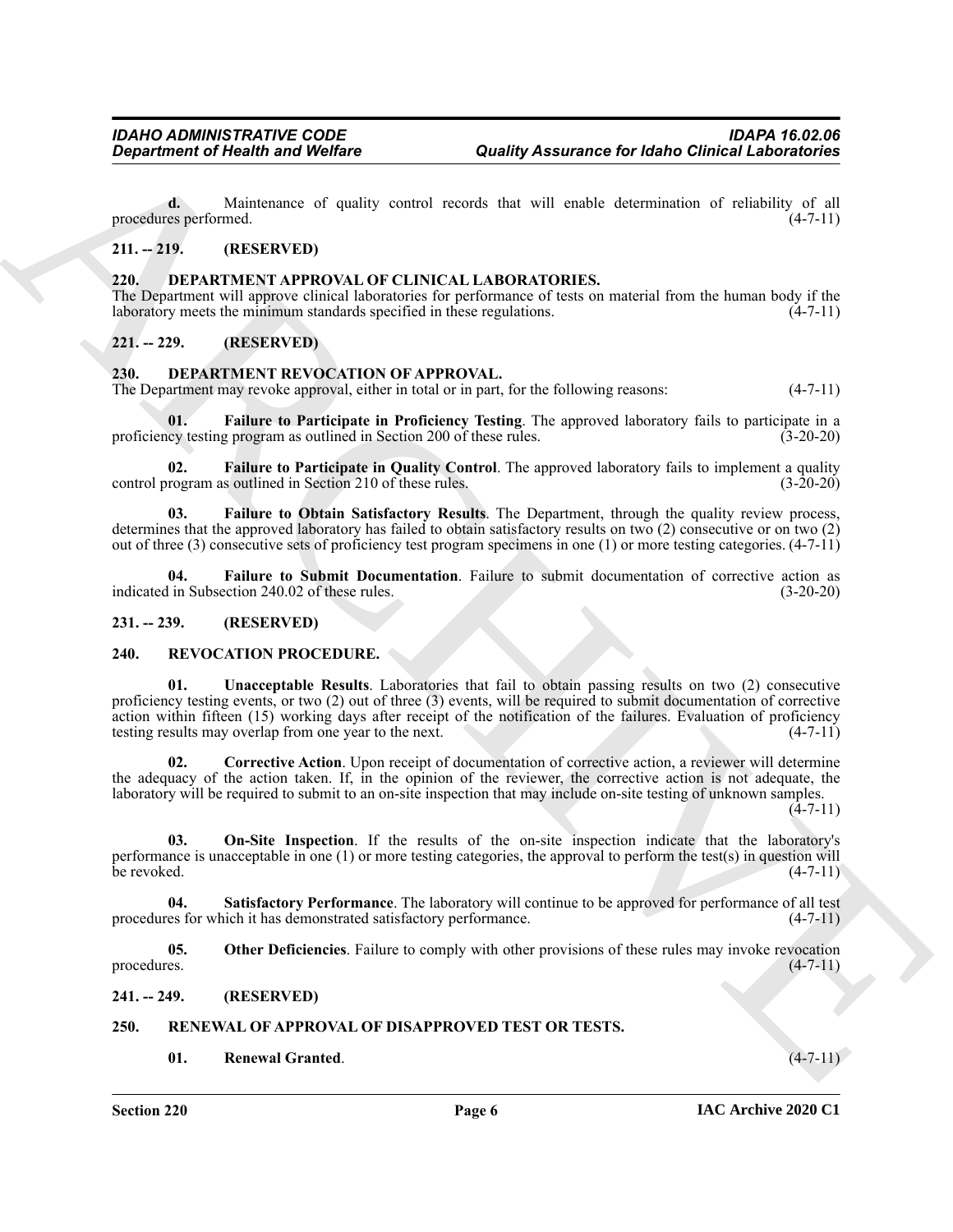**a.** A laboratory that has lost approval to perform certain tests for reasons outlined in Section 240 of these rules may gain reapproval by documenting corrective action taken, and by requesting the Department review the unacceptable performance and the corrective action taken. (3-20-20)

**b.** Within ten (10) days after completion of this review, the reviewer will submit their report to the the Bureau of Laboratories. (3-20-20) Chief of the Bureau of Laboratories.

<span id="page-6-7"></span>Upon determination that corrections leading to satisfactory and acceptable performance have been made, the Chief of the Bureau of Laboratories may reinstate approval. (4-7-11)

Generation of Health was Welfare<br>
and the subsequence of the base of the subsequence of the subsequence of the subsequence of the subsequence of the subsequence of the subsequence of the subsequence of the subsequence of **02. Renewal Denied**. If the Chief of the Bureau of Laboratories does not grant reapproval of the laboratory, they will provide the laboratory supervisor with written notice of actions to be taken to correct deficiencies. The laboratory supervisor may request a new review at any time after thirty (30) days from the date of last review. The laboratory supervisor may also file a written appeal in accordance with IDAPA 16.05.03, "Contested Case Proceedings and Declaratory Rulings," Section 400. (3-20-20)

#### <span id="page-6-0"></span>**251. -- 269. (RESERVED)**

#### <span id="page-6-5"></span><span id="page-6-1"></span>**270. LIST OF APPROVED LABORATORIES.**

The Department will maintain a list of laboratories approved in accordance with this chapter. This list must include the name and address of each approved laboratory, and the name of the person directing the laboratory. (4 the name and address of each approved laboratory, and the name of the person directing the laboratory.

#### <span id="page-6-2"></span>**271. -- 299. (RESERVED)**

#### <span id="page-6-6"></span><span id="page-6-3"></span>**300. PENALTY FOR FAILURE TO REGISTER OR OPERATION OF A NON-APPROVED CLINICAL LABORATORY.**

Failure to register a clinical laboratory, operation of a non-approved clinical laboratory, or performance of unapproved testing constitutes a violation of these rules. Any violation of these rules constitutes a misdemeanor under Section 56-1008, Idaho Code. (4-7-11)

<span id="page-6-4"></span>**301. -- 999. (RESERVED)**